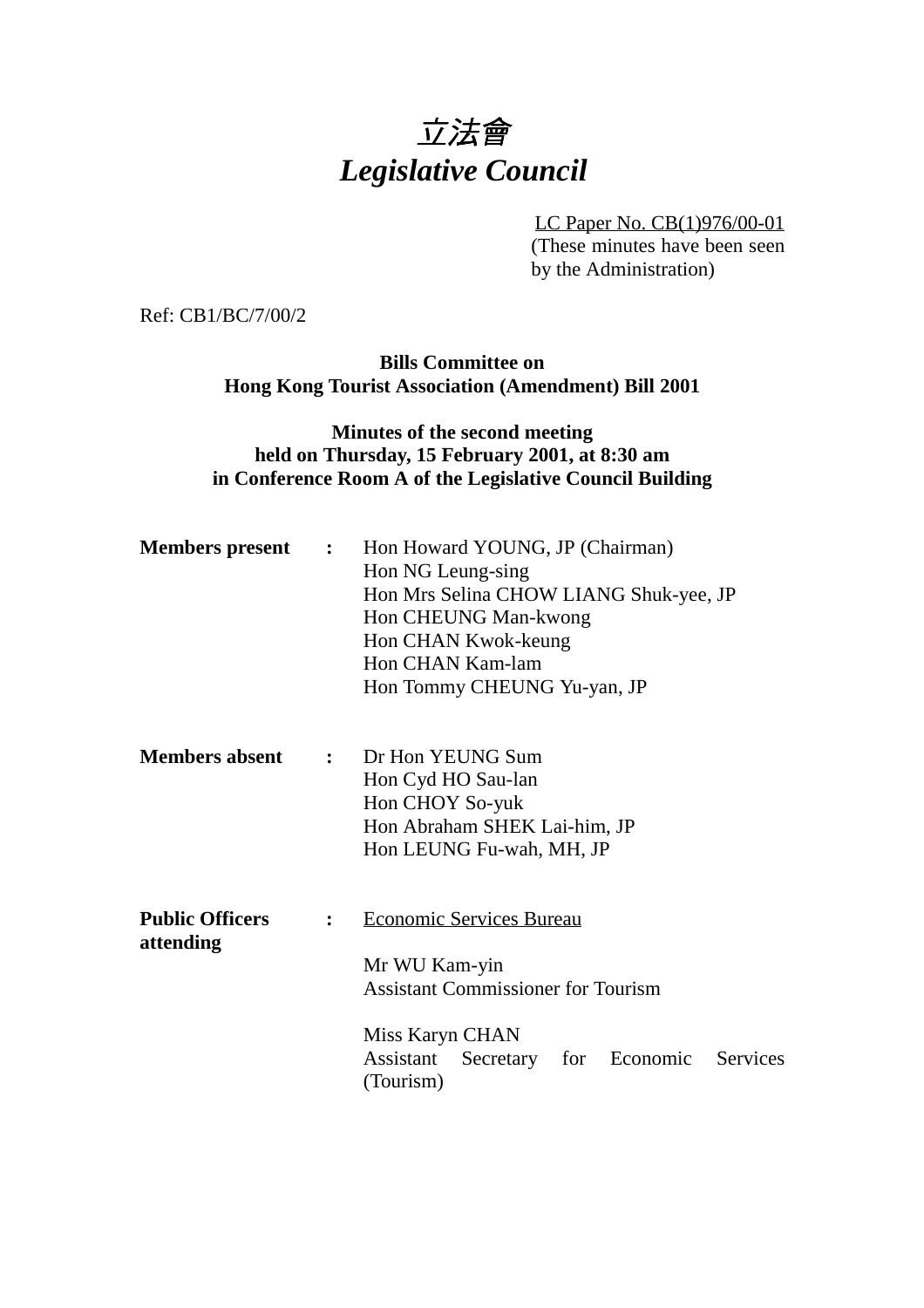|                                     | <u>Department of Justice</u>                                  |
|-------------------------------------|---------------------------------------------------------------|
|                                     | Mr Allen LAI<br><b>Senior Government Counsel</b>              |
| <b>Attendance by</b><br>invitation: | <u>Hong Kong Tourist Association</u>                          |
|                                     | Mrs Grace LEE<br><b>Acting Executive Director</b>             |
| <b>Clerk in attendance :</b>        | Mr Andy LAU<br>Chief Assistant Secretary (1)2                 |
| <b>Staff in attendance :</b>        | Miss Anita HO<br><b>Assistant Legal Adviser 2</b>             |
|                                     | Ms Erin TSANG<br>Senior Assistant Secretary (1) 3 (Designate) |
|                                     |                                                               |

#### **I. Meeting with the Administration**

The Administration's response to issues raised by the Bills Committee at the last meeting held on 12 February 2001 and the proposed Committee Stage amendments to be moved by the Administration were tabled at the meeting and circulated to members after the meeting vide LC Paper No. CB(1) 609/00-01.

\_\_\_\_\_\_\_\_\_\_\_\_\_\_\_\_\_\_\_\_\_\_\_\_\_\_\_\_\_\_\_\_\_\_\_\_\_\_\_\_\_\_\_\_\_\_\_\_\_\_\_\_\_\_\_\_\_\_\_\_\_\_\_

Clause-by-clause examination

2. Members went through the Bill clause by clause. The main points of the deliberations were as follows:

*Clauses 1 to 3 - Short/long title and commencement*

3. Members noted that clause 1 was a general commencement clause, whilst clauses 2 and 3 were substitution clauses. In reply to the Chairman, the Assistant Commissioner for Tourism (ACT) advised that upon commencement of the Bill, the "body corporate" referred to in clause 2 would be the 20 members appointed to the future Hong Kong Tourism Board (the future Board).

*Clause 4 - Interpretation*

4. ACT explained that clause 4 sought to define the terms used in the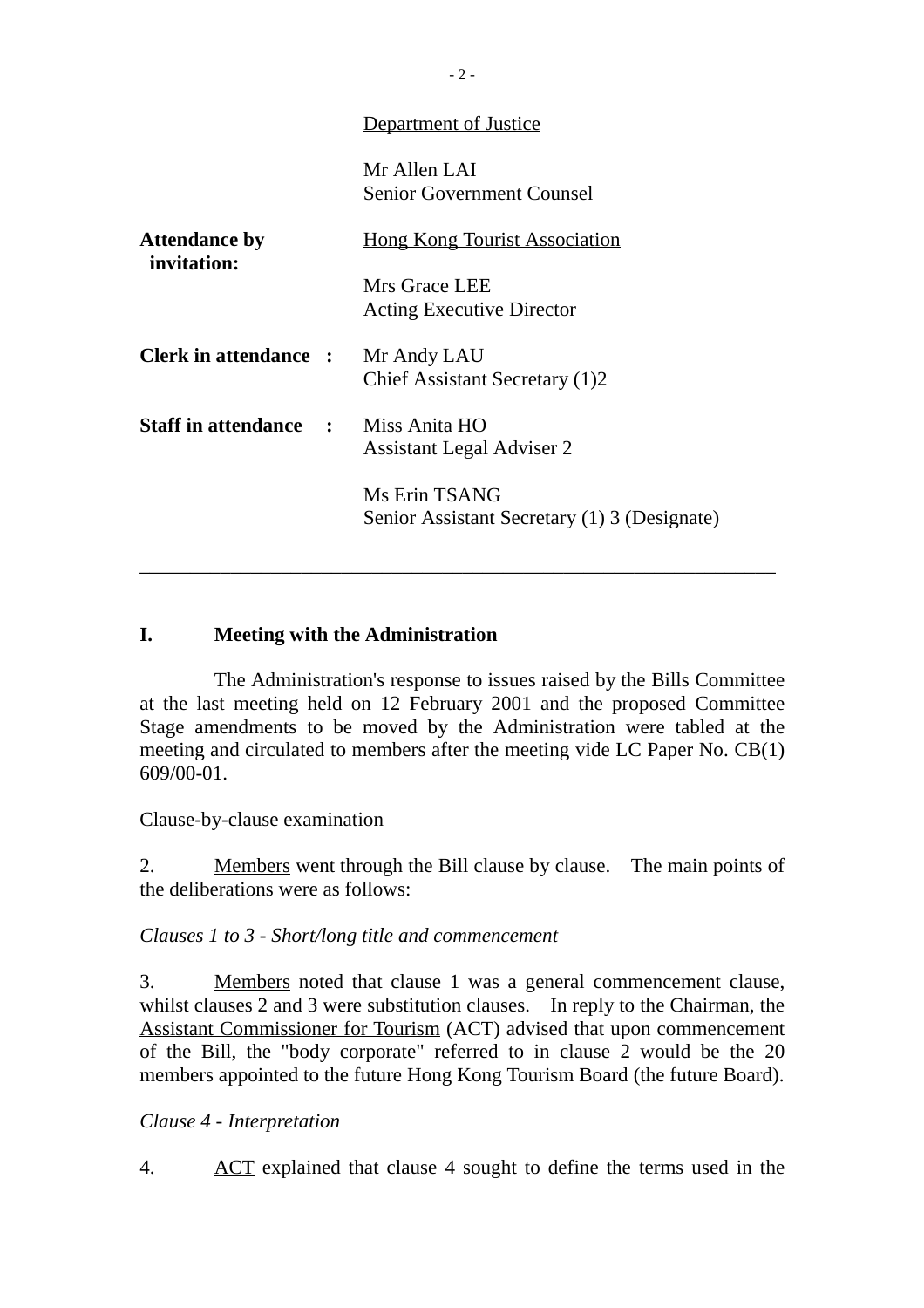Bill. Concerning the term "licensed travel agent", he stated that in the light of Assistant Legal Adviser 2 (ALA)'s advice that a licence could be granted to either a natural person or a body corporate under the Travel Agents Ordinance (Cap. 218), the Administration, upon the advice of the Department of Justice (D of J), would move a Committee Stage amendment (CSA) to amend the definition of "licensed travel agent" as "a natural person who is engaged in the business of a travel agent licensed under section 11 of the Travel Agents Ordinance", and "travel agent" had the same meaning as in that Ordinance to avoid ambiguity, and to bring out clearly the legislative intent that "licensed travel agent" included controller, director or officer of a corporate which was a travel agent, as well as a natural person who himself/herself was a travel agent.

#### *Clauses 5 and 6 - Establishment and objects of the future Board*

5. Members noted that the purpose of clauses 5 and 6 was to provide for the establishment of the future Board to replace Hong Kong Tourist Association (HKTA) and its Board of Management, and to update some of the objects of the future Board to put more emphasis on promoting Hong Kong globally as a world class tourist destination and stepping up the future Board's advisory role to the Government.

## *Clauses 7 to 9 - Seal and general powers of the future Board*

6. Noting that HKTA had in actuality been working with concerned organizations, not just with its members, in its promotion work, and that the existing membership system of HKTA was outdated, members agreed to repeal the provisions relating to the criteria of, application for and termination of membership of HKTA as provided for in clauses 7 to 9 to effect the abolition of the membership system, and to substitute therein provisions relating to the seal and general powers of the future Board. In this connection, ALA drew members' attention that the Administration had accepted her advice to replace "接納" in clause 7 with "收取" to ensure consistency with the existing HKTA Ordinance (Cap. 302), and members noted that the Administration would move a CSA to effect the above amendment.

7. Referring to clause 9(j) which provided that the future Board might "enter into, execute or accept the assignment of, and vary or rescind any contract, agreement, memorandum of understanding or obligation", ACT advised the meeting that since the term "enter into" was wide enough to cover the meaning as construed by "execute", the Administration intended to move a CSA to delete the word "execute" from the above clause.

8. In response to Mrs Selina CHOW, the Senior Government Counsel (SGC) explained that the word "execute" denoted an act of signing in the name of a corporate or the fixing of the corporate's seal. Since clause 7 which provided for the seal of the future Board and instruments executed under the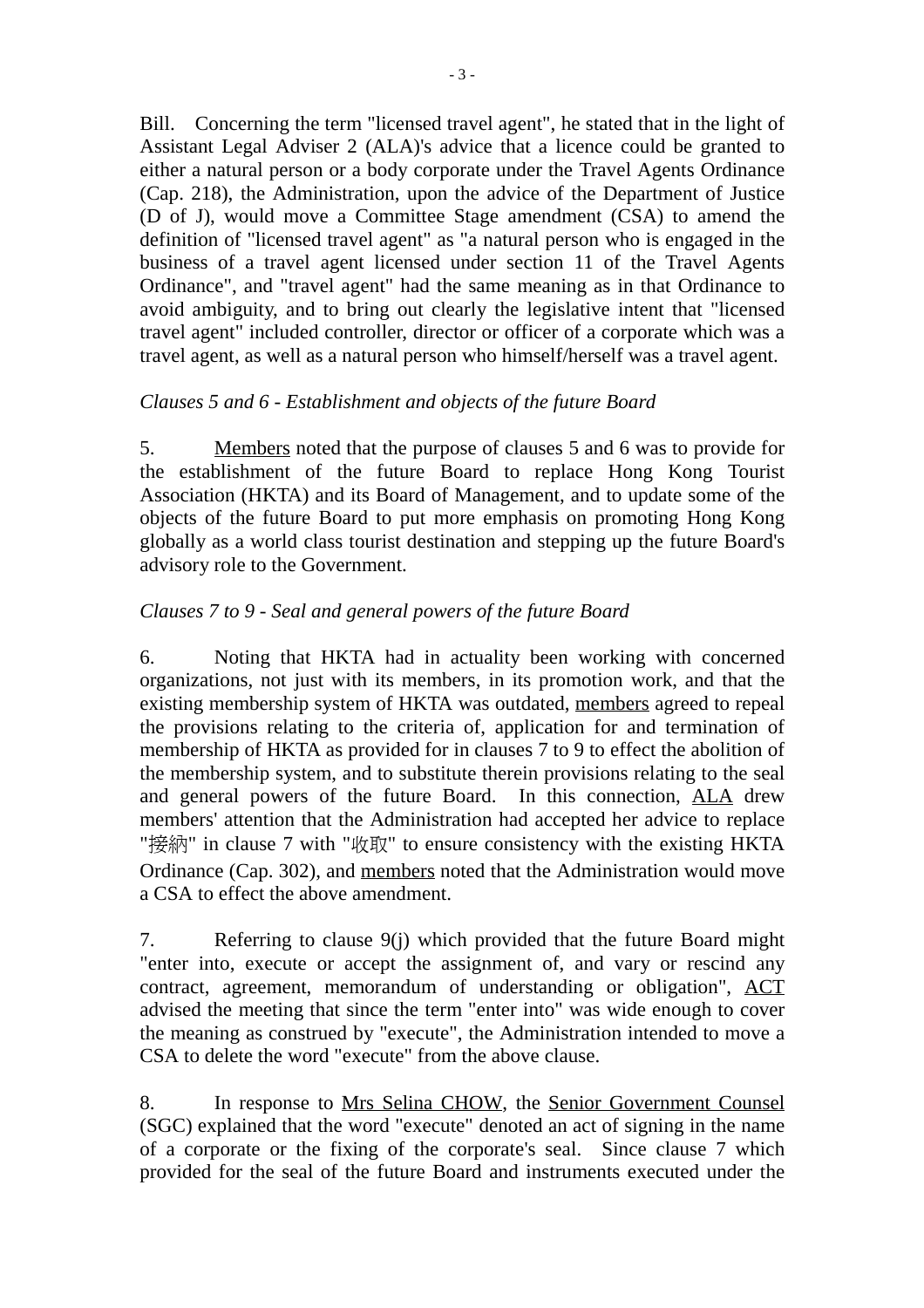seal had already connoted the power of the future Board to execute an instrument, it was considered not necessary to repeat such power of the future Board in clause 9. Addressing Mrs Selina CHOW's concern as to whether such deletion was legally in order, ALA confirmed that since it was not a common usage to modify "obligation" by the verb "execute", and that the term "enter into" in the same section already covered the meaning of "sign, seal and deliver", the deletion of "execute" from the clause was in order. In further reply to Mrs Selina CHOW as to whether it would be more appropriate to amend the word "obligation" rather than deleting the word "execute" from the clause, ALA pointed out that the term "obligation" was commonly employed in similar provisions in other ordinances where the powers of a body corporate were provided, such as the Hong Kong Trade Development Council (HKTDC) Ordinance (Cap. 1114), to denote a legal duty or a bond by deed. Hence, it would be preferable to retain the word "obligation" in and delete the word "execute" from the aforesaid clause of the Bill. In this connection, ALA advised and both the Administration and members agreed that as a result of the deletion of "execute" from the clause, the word "及" after "簽立" should also be deleted in the Chinese text of the provision to avoid ambiguity.

#### *Setting up of offices in and outside Hong Kong*

9. ALA highlighted that if a body corporate had to engage, via its overseas offices, in activities abroad for marketing or promotion purposes, it would usually be stipulated expressly in the respective ordinance; without which it would be presumed that the provisions of the ordinance only covered the body corporate's activities within the confines of Hong Kong. As for this Bill, she cautioned that although it was provided in the objects that the future Board was to promote Hong Kong globally as a world class tourist destination, such object could be achieved by sending delegations to overseas countries instead of setting up offices there. Regarding the proposed section  $7(c)$ , she was concerned that it might not be wide enough to cover the setting up of overseas offices by the future Board. In the circumstances, she enquired whether the Administration would consider adding a clause to spell out clearly in the legislation the future Board's power of setting up offices outside Hong Kong.

10. In response, ACT held that since the proposed section 7(c) had already provided, in general terms, the power of the future Board to promote activities which were conducive to the better carrying out of its objects, which might include setting up of offices outside Hong Kong for such purpose, it was considered not necessary to pinpoint specifically in the legislation such power of the Board. Mr NG Leung-sing shared with the Administration that it would be more desirable as not to detail specifically each and every power of the future Board in the legislation lest it would undermine the flexibility to be exercised by the future Board.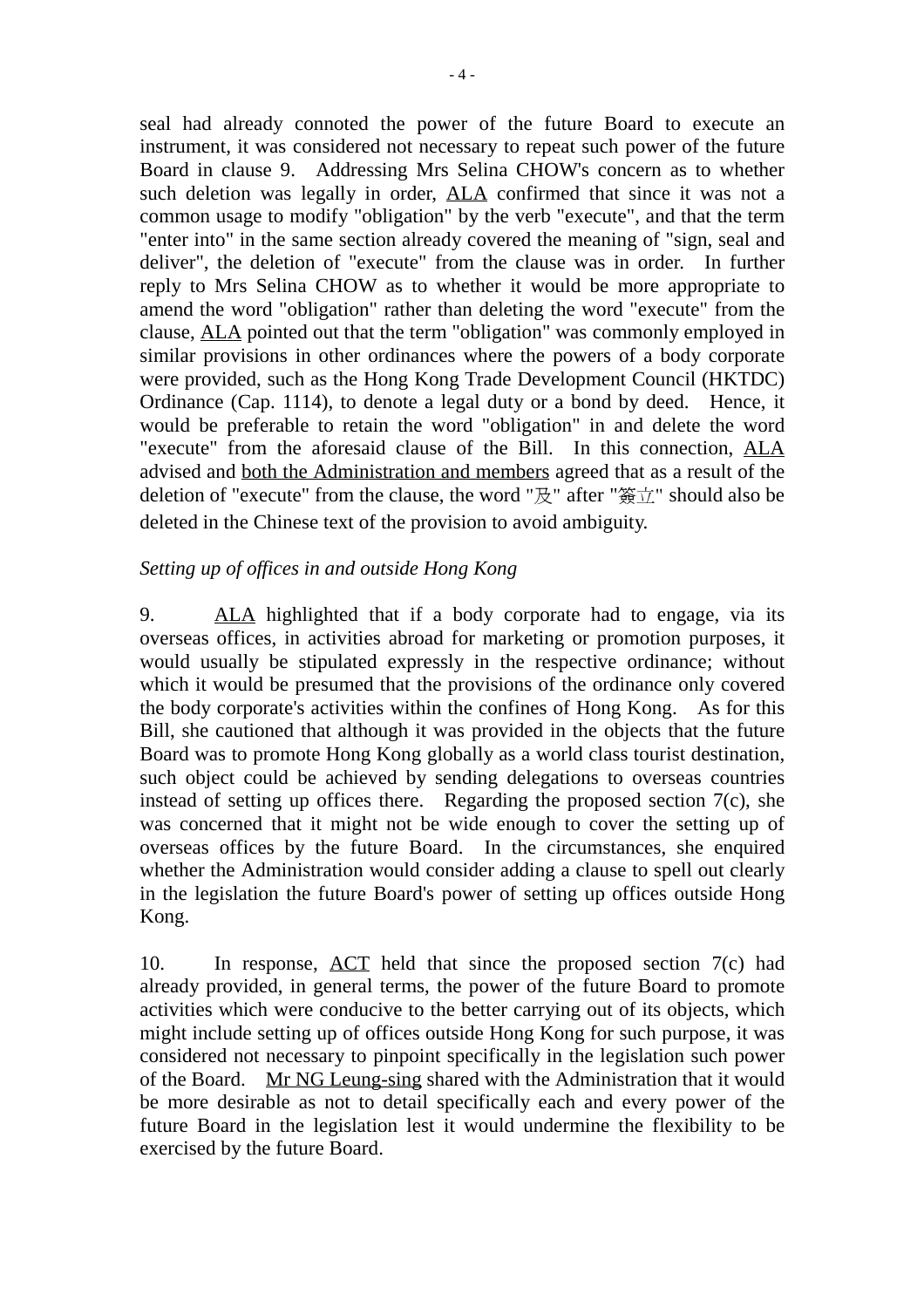11. In the light of ALA's advice, however, that it had been laid down expressly in the HKTDC Ordinance that HKTDC might establish and maintain offices both in and outside Hong Kong to facilitate the better carrying out of its functions, Mrs Selina CHOW opined that it would be desirable to follow suit as to stipulate clearly in the legislation the power of the future Board to maintain and set up offices outside Hong Kong. Mr CHAN Kam-lam echoed Mrs Selina CHOW's view, and added that the Hong Kong Science and Technology Parks Corporation Bill had also provided explicitly the power of the Corporation to do, in any part of the world, such things as were expedient for and conducive to the attainment of its purposes. Mr CHEUNG Man-kwong shared the two members' view and supported addition of a clause in the proposed section 7 to put beyond doubt the power of the future Board to establish overseas offices. Having regard to members' views and concerns, the Administration undertook to move a CSA to this effect.

#### *Clause 10 - Appointment of Executive Director and Deputy Executive Director*

12. Members noted D of J's advice that it was appropriate to use "appoint" and its Chinese equivalent "委任" in the context of clause 10 which provided for the appointment of Executive Director and Deputy Executive Director of the future Board and the determination of their remuneration, and that the term "委任" was also used as the Chinese equivalent of the term "appoint" in similar provisions in some other ordinances, such as HKTDC Ordinance, the Hong Kong Council for Academic Accreditation Ordinance (Cap. 1150) and the Occupational Safety and Health Council Ordinance (Cap. 398), where all the Executive Directors concerned might receive a remuneration.

13. In spite of the Administration's explanation, however, Mr NG Leungsing remarked that in Chinese, the expression " $\text{\&fff}$ "  $\text{\&f} \downarrow \text{W}$  was commonly interpreted or perceived as requesting somebody to take up a position without remuneration. To avoid causing confusion, he suggested that the Administration should, in future drafting exercises, consider making a clear demarcation on usage of words such that "聘請" referred to appointment with remuneration whereas "委任" denoted appointment without remuneration.

#### *Clause 11- Constitution and membership of the Board*

14. ACT advised that the Administration had considered Mr CHEUNG Yu-yan's proposal to specify the number of representatives to be appointed from the sectors of licensed travel agents, tour operators, retailers and restaurant operators and that one from each sectors should be appointed. The Administration considered that the proposal was in line with the policy intent to maintain a balanced composition of the future Board and would move a CSA to this effect. Mrs Selina CHOW supported the Administration's proposal of designating separate seats for representatives of different sectors of the industry.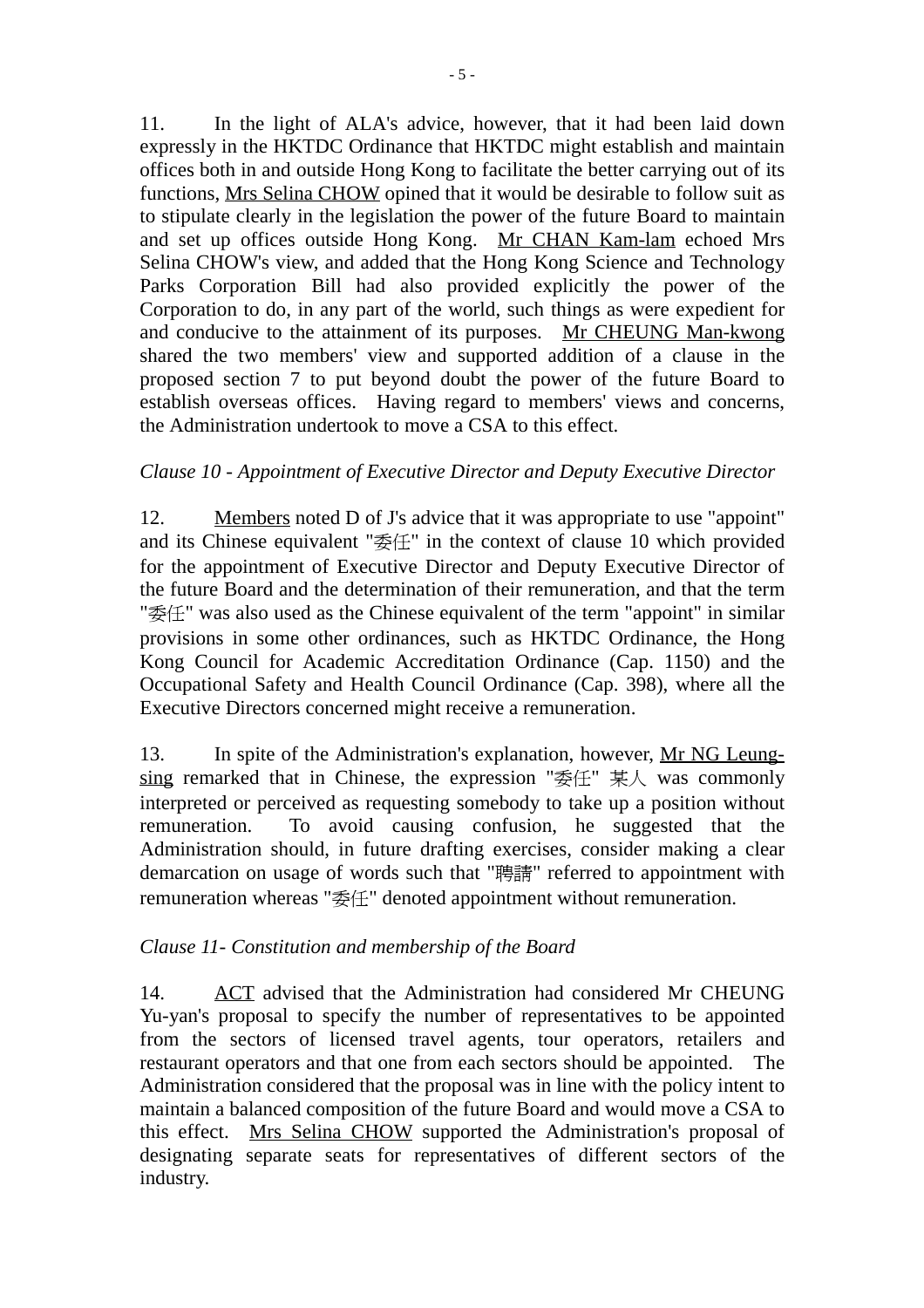15. ACT advised further that taking into account members' suggestions raised at the last meeting, the Administration intended to appoint one representative from the Consumer Council and one representing the frontline workers of the tourism industry, whilst appointment of individuals from the marketing, legal and banking/finance sectors would also be considered to ensure that the remaining 12 seats would be a cross section of members whose experience and views would be of value to the strategic development of the tourism industry. In this respect, Mrs Selina CHOW sought clarification from the Administration and the latter remarked that although it would not be laid down in the legislation that a seat would be designated to the Consumer Council for representation of consumers' interests on the future Board, the Administration would articulate such policy intent at the Second Reading debate on the Bill. ACT informed members that the Administration had also consulted Mr LEUNG Fu-wah about the intended arrangement for appointing a member to represent frontline workers and Mr LEUNG was agreeable to such arrangement.

16. On Mr CHEUNG Yu-yan's suggestion of increasing the representation of restaurant operators on the future Board, ACT assured the meeting that nominations from the industry were welcomed and the Administration would take into account their views when considering appointment to the future Board. Since the majority of members present at the meeting were supportive of the Administration's arrangement, the Chairman suggested Mr CHEUNG Yu-yan to move a CSA on his own if he still considered it necessary to stipulate in the legislation an additional seat for restaurant operators.

17. With reference to Mrs Selina CHOW's concern on the criteria to be adopted by the Administration for appointment of members to the future Board and hence the transparency of the appointment mechanism, the Administration undertook to provide after the meeting a paper setting out the mechanism and criteria of appointment to the future Board for members' reference.

(*Post-meeting note*: The Administration's paper on the above subject was circulated to members vide LC Paper CB(1) 643/00-01(21).)

#### *Vacancy of the office of Chairman*

18. Referring to the proposed section 9(8) which stipulated that "If an office of Chairman (of the future Board) is vacant as a result of resignation or removal under section 10 or otherwise, the Deputy Chairman shall act in the office of the Chairman pending the appointment of a new Chairman," ACT explained that the word "otherwise" denoted reasons other than resignation and removal as provided in the section which might entail vacancy of the chairmanship. He pointed out that since the word "otherwise" was translated as "其他法律條文" in the Chinese text, which could not fully reflect the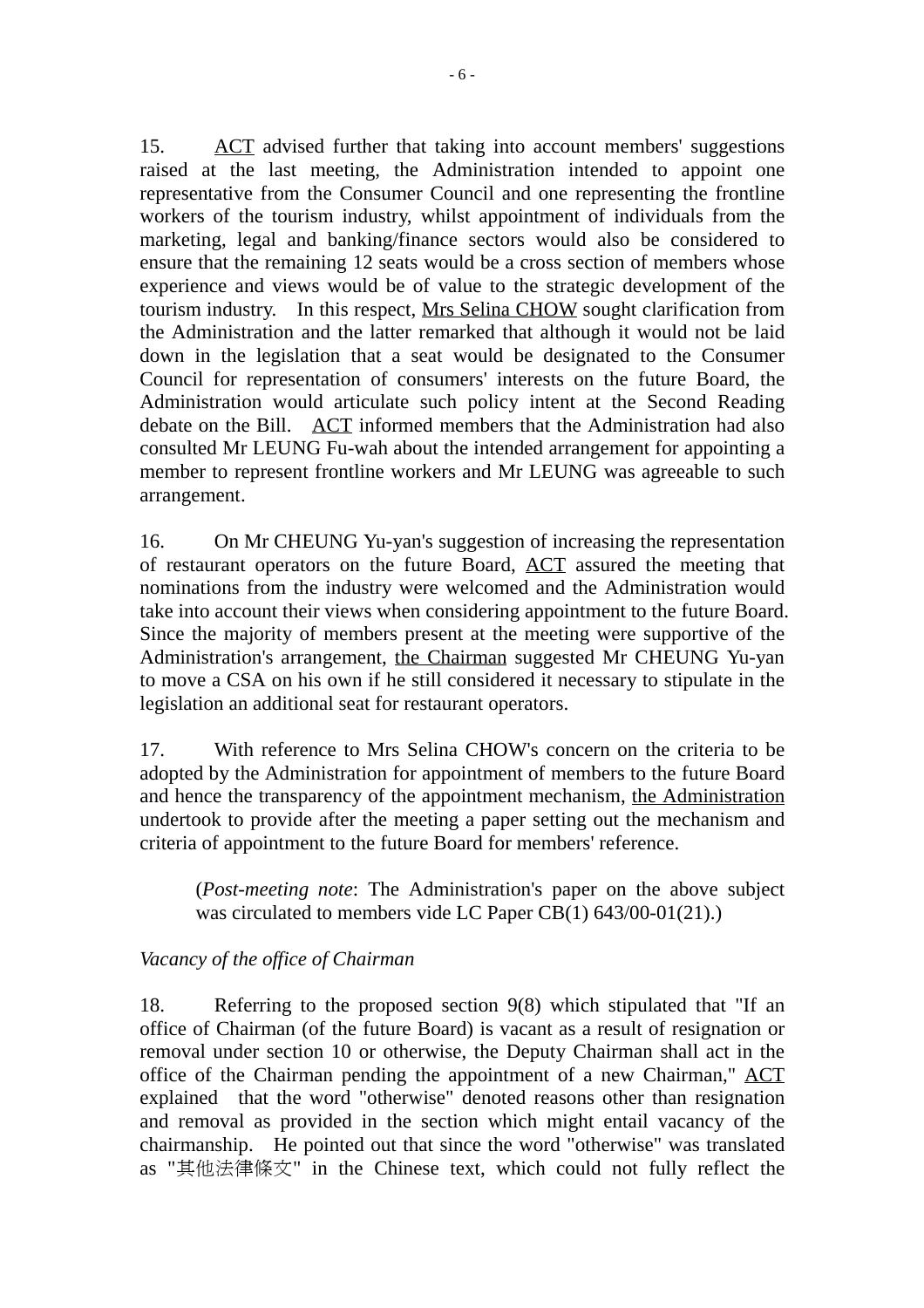meaning of the English text, the Administration would move a CSA to amend the Chinese text of the provision as follows:

"如主席的職位因根據第10條辭職或遭免任而懸空,或因其他理由 而懸空,則副主席須在新主席尚待委任期間署理主席的職位。"

## *Clause 20 - Directions given by the Chief Executive in Council*

19. In reply to the Chairman as to why the term "職責" was repealed and substituted by "責任" in clause 20, ACT explained that the term "職責" was usually used to describe a person whilst the term "責任" afforded a broader coverage which was considered a more appropriate reference for a body corporate, i.e. the future Board in the present context. He said that according to D of J, it was appropriate to use " $\exists$   $\forall$   $\forall$  as the Chinese equivalent of the term "duties" in the provision, and that it was not necessary to substitute the term "duties" with "responsibilities" in the English text.

20. Mr CHEUNG Man-kwong was concerned, however, that members of the future Board were not remunerated for undertaking social responsibilities of the Board and hence it seemed inappropriate to refer the performance of their duties as "責任" in Chinese. In response, ACT explained that since members of the future Board were required to comply with directions given by the Chief Executive in Council under clause 20, the term "責任" was considered an appropriate reference in the context of the provision.

21. Regarding the employment of the verb "執行" to modify "責任", SGC advised that since the term "責任" referred to obligations imposed upon which had to be abided by, it was appropriate to use the term "執行" in the context of the provision. Notwithstanding SGC's explanation, however, ALA opined that in Chinese, the term "執行" was seldom used to modify "責任" and that it would be more appropriate to use the term "履行" as substitute. Mr CHEUNG Man-kwong echoed ALA's view. After deliberation, the Administration took on board members' suggestion of replacing "執行" with "履行" in the Chinese text of the Bill wherever it appeared, i.e. clauses 9, 12, 20, 21, 26 and 40, to better reflect the meaning.

## *Clause 21 - Power of the future Board to appoint committees*

22. Noting that it had been laid down in the respective ordinance that HKTDC could not delegate certain powers, such as approval of the estimates of income and expenditure, to its committees as those powers had to be retained by the Council, ALA was concerned that, notwithstanding subsection (3) where the delegation made under subsection (1) did not preclude the future Board from exercising its powers and duties so delegated, the scope of delegation as provided in the proposed section 17 was too broad to the extent that the future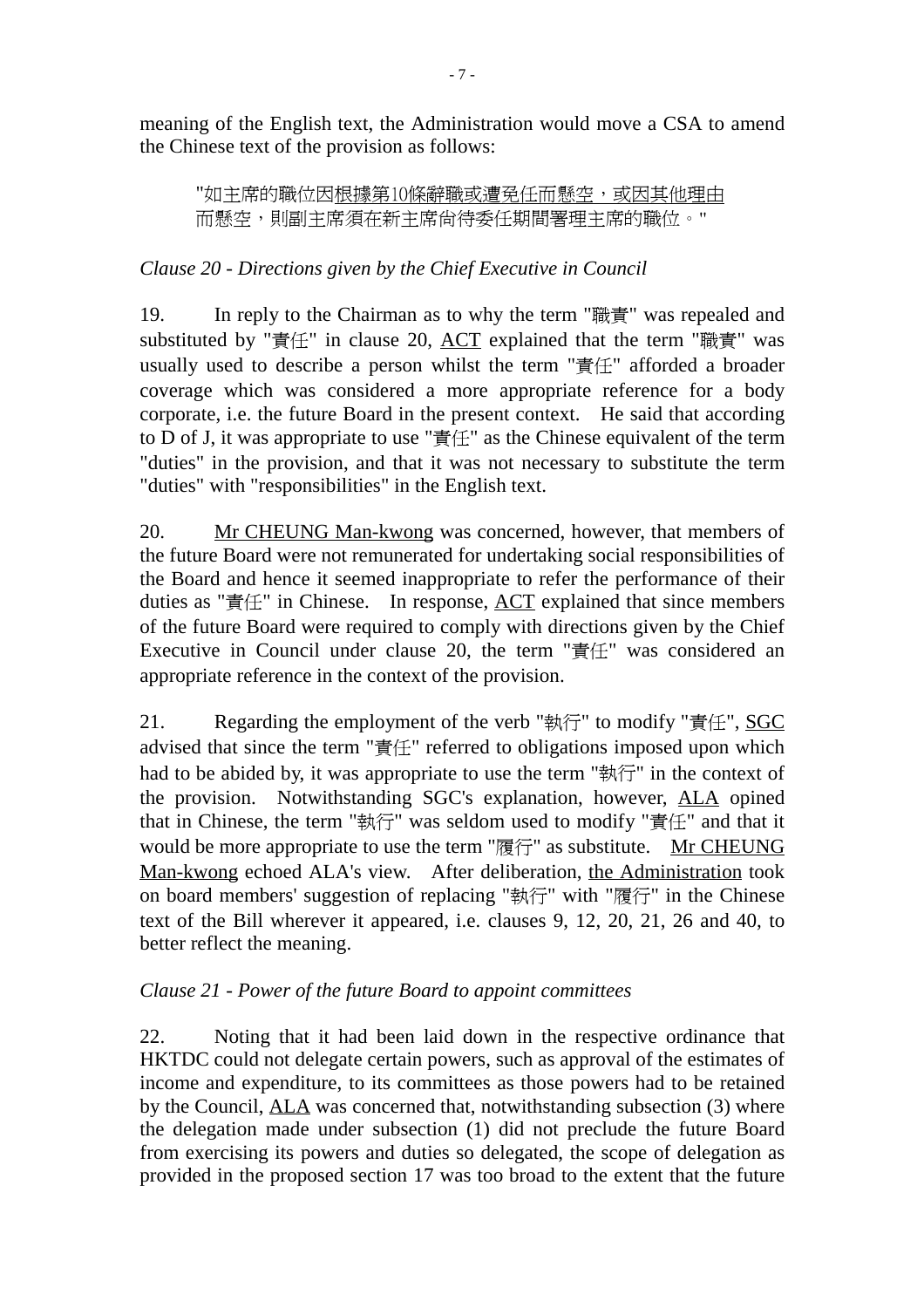Board might delegate all of its powers to its committees. In response, ACT emphasized that since the set-up and objects of HKTDC were not entirely the same as those of the future Board, it was inappropriate to adapt directly the legislative provisions of HKTDC Ordinance for this Bill without making reference to the particular circumstances and needs of the future Board. He pointed out further that since it would be the future Board's policy decision as to whether it would delegate all of its powers to the committees so appointed, flexibility should be provided in the legislation for HKTB to make a conscious decision of its own.

23. In this connection, Mr NG Leung-sing asked and SGC assured the meeting that albeit the delegation of powers, the ultimate responsibility would still rest with the future Board which would be held accountable for the misdemeanors, if any, of its committees.

#### *Clauses 26 and 28 - Power of the future Board to make rules and proceedings at meetings*

24. In the light of the Administration's proposal of repealing the HKTA Rules which provided for the quorums at and proceedings of the Board's meetings and that Clause 26 vested with the future Board the power to, in the form of subsidiary legislation, make rules governing the proceedings of its meetings, ALA enquired whether subsidiary legislation prescribing the rules of procedures of the future Board's meetings would be introduced to ensure that the conduct of its meetings would be in order upon commencement of the Bill.

25. In response, SGC explained that since clause 26 was to be read in conjunction with clause 28 in the sense that the future Board could determine the proceedings of its meetings whilst the Chief Executive in Council upheld the ultimate authority to prescribe rules for the proceedings of those meetings when such a need arose, it was not necessary to introduce subsidiary legislation in that respect.

#### *Clauses 30 and 32 - Prohibition of possession and use of former badges or emblems*

26. On the question of the necessity to extend the validity period of the provisions on protection of former badges or emblems and title of HKTA, members took note of the Administration's response that HKTA had been duly consulted and was content with the existing proposal of providing the aforesaid protection until 31 December 2010. To this end, the Administration assured the meeting that the Legislative Council was empowered under the proposed sections 26(4) and 27(3) to extend the expiry date if such a need arose.

27. Responding to ALA's enquiry as to whether the badges/emblems of the future Board would be portrayed in the Schedule, Mrs Selina CHOW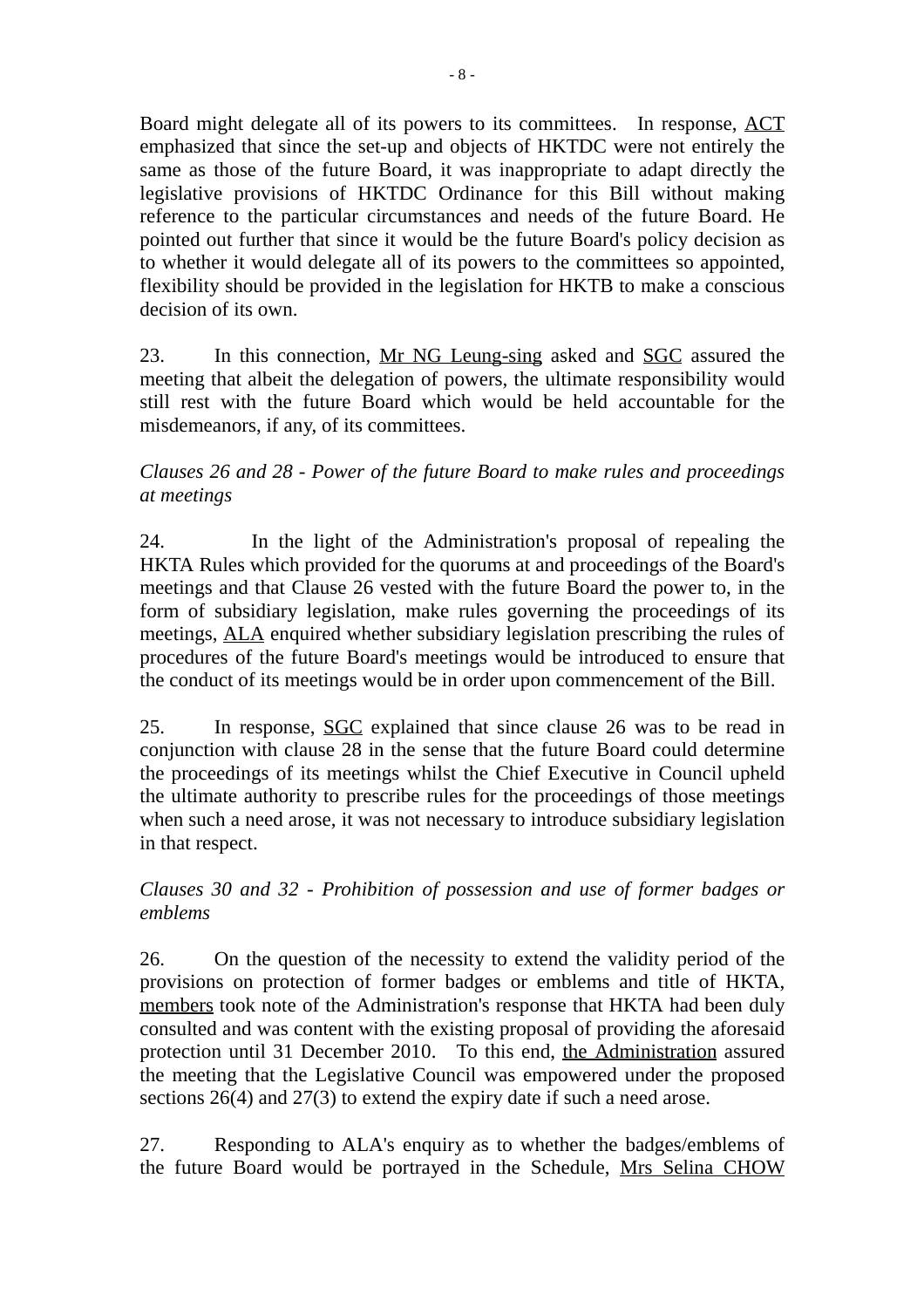informed the meeting that since the design of a badge/emblem might change in the passage of time, HKTA was of the view that the badges/emblems of the future Board should not be included in the legislation to provide for flexibility for change; nevertheless, the future Board would register its badges/emblems as trademarks to afford necessary protection.

28. In this connection, ACT advised the meeting that for the sake of tidying up an inaccurate cross-reference, the Administration would move a CSA to amend the section number within the square brackets in the Schedule to "s.26".

#### *Clause 47 - Composition of the tourism functional constituency*

29. The Chairman declared interest that he was the representative of the Tourism Functional Constituency (FC). Highlighting that members of HKTA who were entitled to vote at the general meetings of HKTA were currently eligible for registration as electors for Tourism FC of the Legislative Council elections under section 20O of the Legislative Council Ordinance (Cap. 542), he was concerned whether the eligibility of HKTA members for registration in the Tourism FC would be jeopardized upon the cessation of the existing membership system. In response, ACT informed the meeting that HKTA had already issued a circular alerting its members the implication of the cessation of membership system on their eligibility for registration in the Tourism FC and other qualification required for the FC i.e. membership of the Travel Industry Council of Hong Kong, the Board of Airline Representatives in Hong Kong, the Hong Kong Hotels Association or the Federation of Hong Kong Hotel Owners. He added that according to HKTA, most of its members had either enrolled in one or more of the above organizations. To this end, he assured members that the Administration would endeavour to render assistance should any members of HKTA had difficulty in enrolment. In further reply to the Chairman, he advised that both the Hong Kong Hotels Association and the Federation of Hong Kong Hotel Owners had indicated that they welcomed and would consider applications for membership from guesthouses.

#### **II. Any other business**

30. The Chairman informed the meeting that invitations had been sent to 45 organizations of the travel and tourism industry and the deadline for their submissions was 21 February 2001. Mrs Selina CHOW then suggested and other members agreed that subject to the views/requests of the organizations, members would decide whether the meeting on 26 February 2001 would be convened as scheduled before the Chairman reported the Bills Committee's deliberations to the House Committee on 2 March 2001 recommending the resumption of the Second Reading debate on the Bill on 14 March 2001.